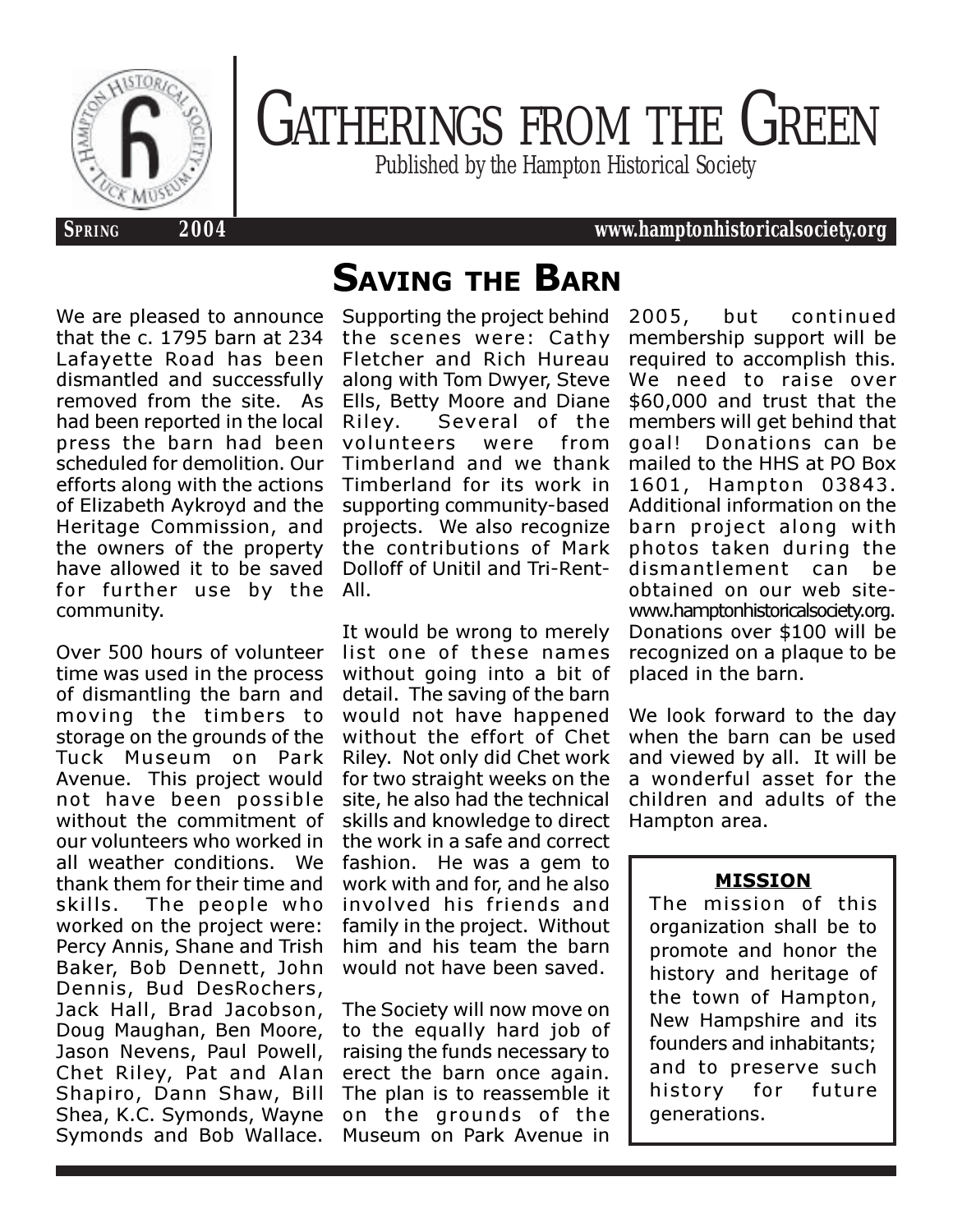#### FROM THE PRESIDENT

It has been an extraordinary start to the year.

We greeted the arrival of spring with a small snow cover but we knew that green grass and warm temperature weren't far away. Spring is the time of renewal and cleanup and we were active on those tasks at the Museum in advance of the season. Dann Shaw, Percy Annis and I spent our Saturdays at the Tuck prepping the walls in the 1960's wing for a fresh coat of paint and doing a variety of other projects in that room to renovate its look. Betty Moore, Sammi Moe and Percy Annis applied the paint. Paul Powell most graciously volunteered to build the interior access ramp that will ease the climb from the 60's wing level to the Tuck Hall. We had a contractor install a new ceiling and the roof on the main building was replaced. As summer approached a small addition to the building was completed for new restrooms.

Elizabeth Aykroyd, Betty Moore, Linda Metcalf, Sammi Moe and Ann Morton planned the exhibit update that will be housed in the renovated 60's wing and we turned the Tuck Hall back to a meeting area (as well as the library). In addition to fresh paint, a

new ceiling and the updated exhibits we also installed a new carpet in that area. The grand reopening is scheduled for July 25.

The building and exhibits are not all that occupied our time, Betty Moore and her team of volunteers have worked over the winter on the continuing collection management project of cataloguing the collection and Tracy Emerick has begun the task of updating the strategic plan of the Society. We have also been working on raising monies for the improvement projects and while we have collected about \$17,000 we still need to refill our coffers after having committed nearly \$60,000 to the building projects this year.

We've enjoyed the programs scheduled in the first half of 2004. Loren Smith presented an excellent program on the craftsmanship of fine furniture creation in February. In March Chet Riley educated us in the art of barn restoration. The Pot Luck Supper in April was accompanied by an excellent program on genealogy, presented by Ann Morton. In May we co sponsored two programs with the Lane Library on Celia Thaxter and the Isle of Shoals. In June Betty Moore conducted a walking tour of the Ring Swamp Burying Ground. We

have a very busy program and event schedule for the remainder of 2004 and trust you will come to many of them. We are using the internet to send out reminders of programs, if you would like to receive our reminders please send your email address to:

info@hamptonhistoricalsociety.org.

In planning programs for the future, we would like to present an overview of the history of the families who settled Hampton. If you have any research and would like to be involved in that program please drop us a note.

Lastly, as discussed in another article in this newsletter we had the opportunity to save a c. 1795 barn that was to have been demolished. With a great deal of community help we worked very hard in May and early June and saved the post and beam frame. It is now in storage at the museum. We will need to raise monies for its reconstruction and have a goal to complete that barn raising in 2005.

We have accomplished a great deal thanks to a great team of volunteers. We can keep succeeding with the continued support of members' time and donations.

#### Ben Moore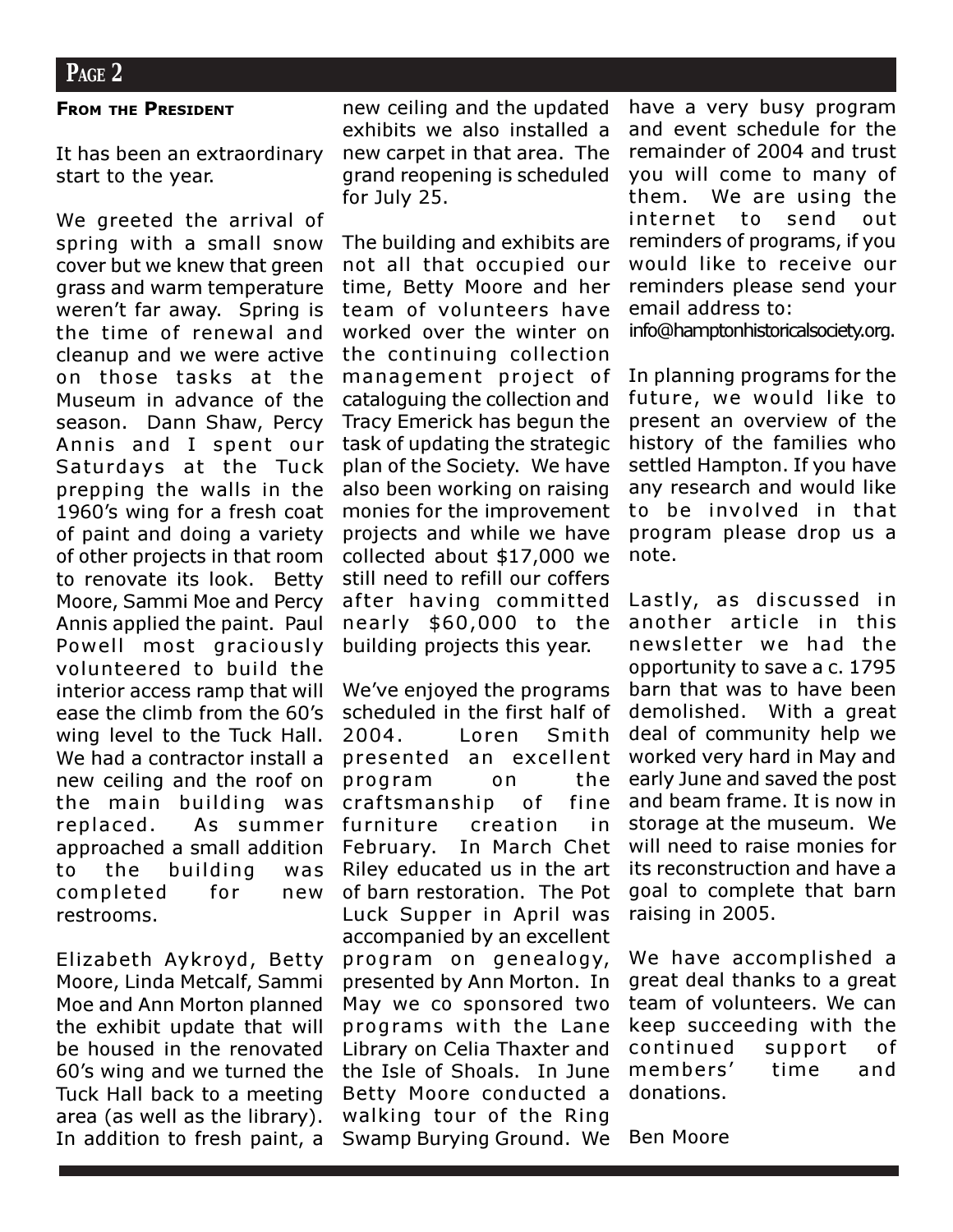#### GRAND REOPENING OF THE MUSEUM

The dust has settled and the contractors have left the scene. It is time to reopen the Museum to the public and we want to celebrate the completion of a number of improvements that have been made to the Tuck Museum. Please join us on Sunday July 25 from 1 to 4 pm as we celebrate a grand reopening of the museum to the public.

The list of improvements is long and includes the new HVAC system (air conditioning at last!), the addition of ground floor restrooms and a ramp to allow easy movement within the building. Perhaps most important, we remodeled the 1960 wing. That renovation has updated the look and feel of the space and was accompanied by a major change in the exhibits, which are now concentrated in that space. Elizabeth Aykroyd and Betty Moore were responsible for the change in the exhibits and taken with all of the other improvements it is a facility that we can be proud of!

Other volunteers who worked on the renovation were Percy Annis, Doug Aykroyd, Bud DesRochers, Sammi Moe, Ben Moore, Paul Powell and Dann Shaw. It was a long process but well worth the time, energy and monies involved.

"One bite at a time". A few months ago, while grabbing a quick dinner out, Ben and I updated a couple of our members about the projects going on at the museum. The new HVAC system, ceiling replacement, painting, carpeting and lighting in the 1960s wing, the restroom addition - and I commented how overwhelming the projects seem with no end in sight. And we were told, (that tackling these projects) "Is the same way you eat an elephant – one bite at a time". And that was before dismantling the barn!

After years of fundraisers like garden tours, yard sales, pig roasts – to see the long talked about improvements become realizations is really exciting! Some pictures of the work in progress have been posted on our website. The interior ramp, which I worried about the most because I felt it would take up so much space, looks great and will be a benefit to all of us.

Right now we are doing the post-construction cleanup and putting the finishing touches on the new exhibits. The museum opens the end of June with the official grand reopening celebration on July 25. In the next month, work will be done in the Fire Museum as part of an Eagle Scout project. The farm museum will be getting changes, too, as we want to include more information on other early industry in Hampton.

So, I still have some chewing to do…

Betty Moore

### NEW MEMBERS

We welcome the following new members to the Hampton Historical Society:

Lawrence Bell Warren Berthelsen Holly Dianich Dyana Martin John & Pat Morganstern Mike O'Neil Chet & Diane Riley

Lucinda Spaney Sharon & Issac Valdez Skip & Elizabeth Webb



### DIRECTOR'S REPORT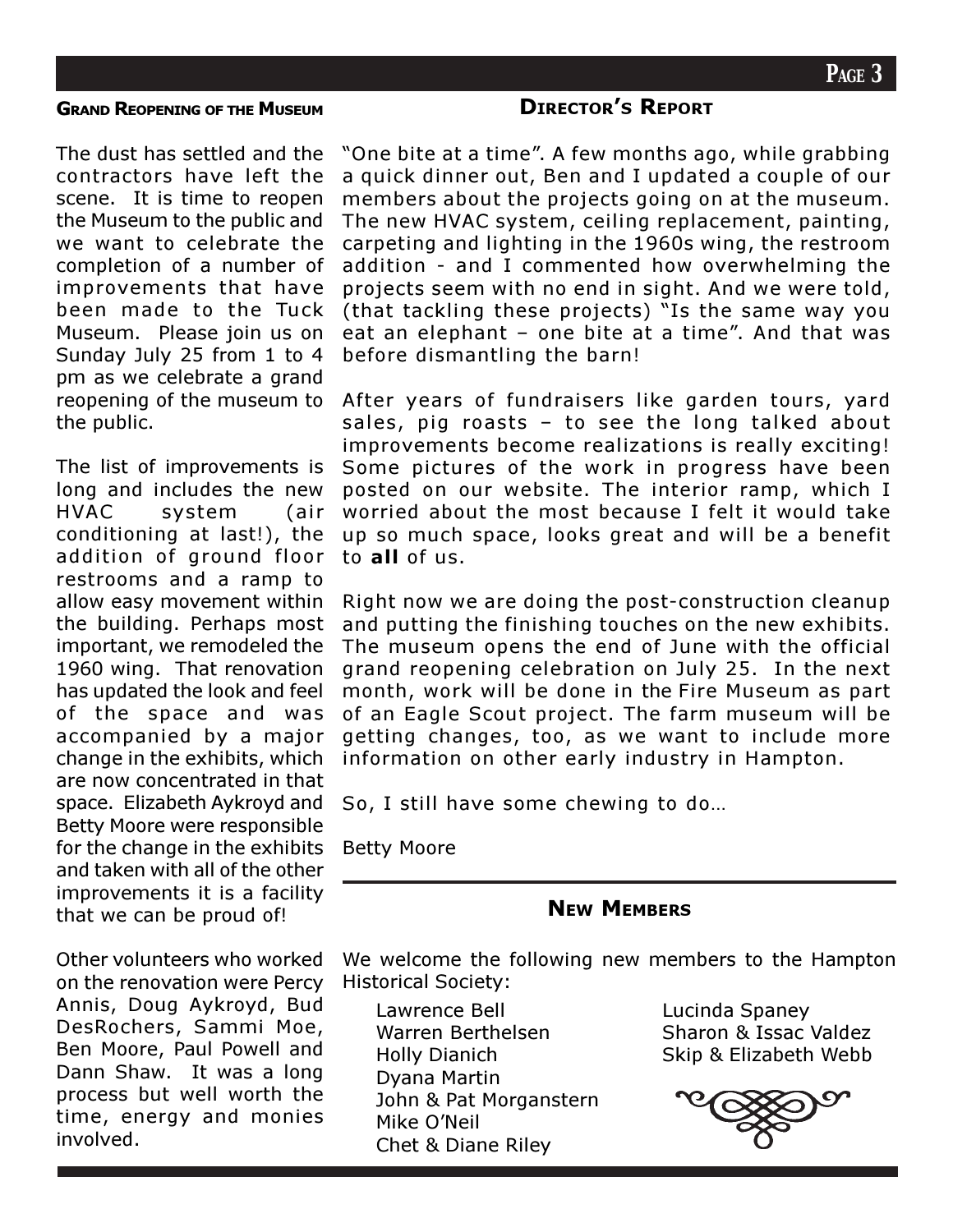### Programs and Events 2004

### **For more information visit the web site at www.hamptonhistoricalsociety.org**

| July 25      | Sunday 2-4 pm    | Grand reopening of the Tuck Museum                                                                                                 |  |
|--------------|------------------|------------------------------------------------------------------------------------------------------------------------------------|--|
| August 7     | Saturday 9-3 pm  | Rockingham County Craftsmen Fair on the Grounds<br>of the Tuck Museum                                                              |  |
| August 23    | Monday 7pm       | Hampton Community Band Concert - Grounds of<br>the Tuck Museum                                                                     |  |
| September 14 | Tuesday 7 pm     | Jeanne Gamage "Historical Resources Available at<br>the Lane Memorial Library" Location - Library<br>Academy Avenue                |  |
| September 18 | Saturday 12-3 pm | The Third Annual Pig Roast on the Green. For ticket<br>information-call 926-2543                                                   |  |
| September 21 | Tuesday 7 pm     | Betty Moore "Historical Resources Available at the<br>Tuck Museum" Location Tuck Museum 40 Park<br>Avenue                          |  |
| October 3    | Sunday 2 pm      | Annual Meeting of the Society at the Tuck Museum.<br>Speaker - Ray Drapeau "Walking Through History<br>With Coins"                 |  |
| November 12  | Friday 7 pm      | Joy Anne MacConnell "Lillian Clarke, Hampton<br><b>Beach Silhouette Artist"</b>                                                    |  |
| November 13  | Saturday 9 to 5  | Fundraiser- Silhouette cuttings by Joy Anne<br>MacConnell -by appointment only, call Betty Moore<br>926-2543 for more information. |  |
| December 5   | Sunday 1 to 4 pm | Holiday Open House, Tuck Museum                                                                                                    |  |

Check local papers, cable channel or call the museum to confirm times and location. Send us your email address and we'll notify you of upcoming events info@hamptonhistoricalsociety.org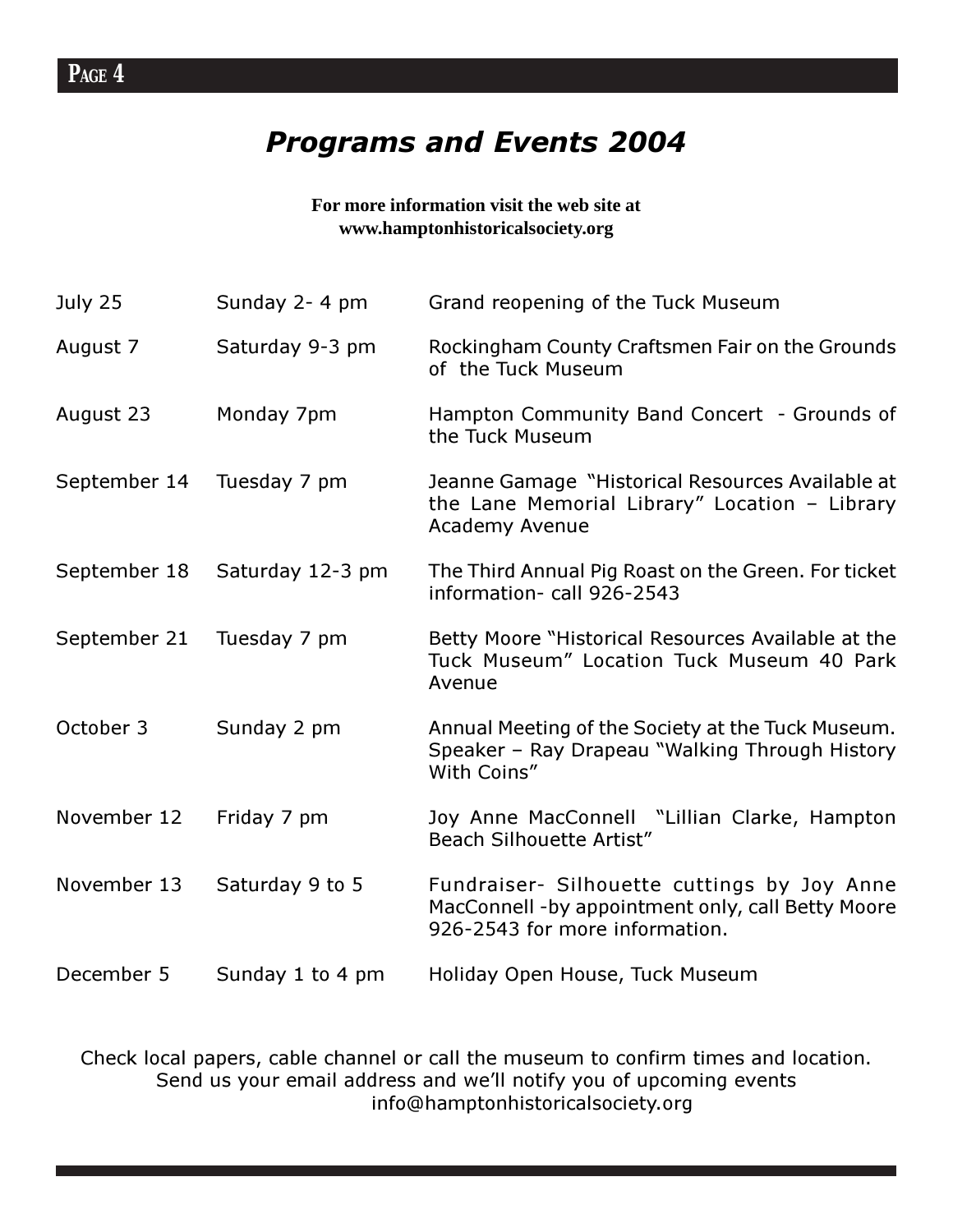With our museum under construction, our spring school tours ended up being done at Marston School. Susanne Falzone and Sammi Moe developed a slide program and brought along artifacts from the museum for the third graders to enjoy.

A few weeks later, the same third graders followed up with a visit to our c1850 one room schoolhouse where Pat Triggs Weeks gave them an opportunity to go back in time. The classes also explored Founders Park.

Local history projects from Ms. Chagon's third grade class are on loan to the museum for the summer. They are quite clever and charming - we have everything from the old Hampton Academy burning, to the trolleys traveling over the wooden Hampton River Bridge, to the fish houses at North Beach.

### AUGUST 23 CONCERT ON THE **GREEN**

We are pleased to once again host the Hampton Community Band, directed by Tony Cyrus, for a Concert on the Green. The date is August 23, from 7 to 8 pm. Please your lawn chairs or blankets and enjoy the late summer in Hampton on the grounds of the Tuck Museum.

### EDUCATION UPDATE **PIG ROAST III**

The third annual "SOUTHERN STYLE PIG ROAST" will be held on Saturday, September 18, 2004 from 12 noon to 3 pm on the grounds of the museum. Cliff Pratt and Cathy Fletcher will co chair and many members will also be asked to volunteer time during the event.

We again plan a fun filled afternoon with music, 50-50 chances, a silent auction and GREAT food. The menu will include: succulent roast pig, salads, baked beans, rolls and desserts, beverage included. Bring your lawn chair or blanket and plan to spend a relaxing afternoon in the company of friends. Tables will also be set up for dining.

One item on our want list for the roast is a supply of seasoned oak and mulberry wood for the fire, if you can help on that request please call Ben Moore at 926-2543.

The pig roast has been a very successful fundraiser for the Society and it is always a fun afternoon. We hope to can serve 300 meals this year. The money raised goes to the operations of the museum.

Tickets are priced at \$20.00 a person, children under 12 are free. Tickets are available by mail. Please send your check payable to the Hampton Historical Society to PO Box 1601, Hampton 03843-1601. Get your check in early with a group of 8 people and we will reserve a table just for you.

### SUMMER VOLUNTEERS

We are looking for volunteers that would like to host in the museum for either our scheduled hours or special events. From now until October 1st, the museum is open Wednesday, Friday and Sunday from 1-4 pm. Training is provided, and we put new volunteers with more experienced ones. Spend an afternoon sharing a common interest- you meet and work with great people! For more information call Betty Moore 926-2543.

### ANNUAL FUND DONATIONS SINCE JANUARY 2004

Percy Annis Elinor Brown Hugh Cassidy Christine Dargie Holly Dianich Keith Freeman Kenneth McVicar Russ & Ada Merrill Ella Louise O'Donnell Mike O'Neil Helen Smith Katherine Sullivan Richard and Jane Taylor Edward Tuck Sharon & Issac Valdez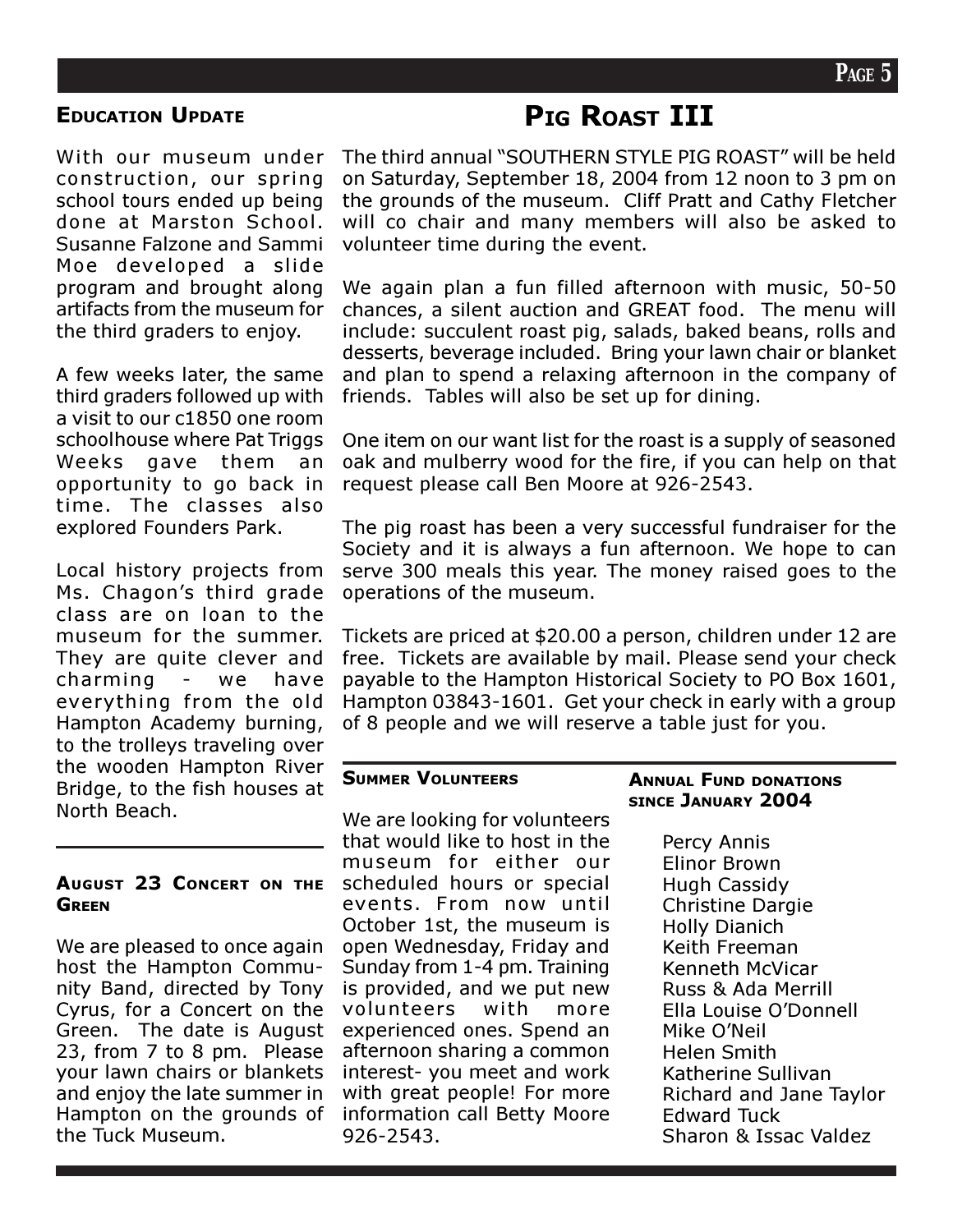### **PAGE 6**

### SOCIETY RECEIVES PANEYKO BEQUEST

On October 30, 2002, a long time member and benefactor of the Museum passed away, Leonore Lane Paneyko. Mrs. Paneyko was born in Hampton, and although she resided in New Jersey, she had done much during her life to improve the museum. She made our first security system possible and had

donated many artifacts to the Society. Mrs. Paneyko also very kindly remembered the Museum and several other Hampton institutions in her will. We have received her bequest and it will be added to the operating funds.

With the future restroom and ramp project pending, the society can certainly put to good use such monies. A suitable plaque will be created to recognize this gift as well as the other bequests we have received. If you are interested in finding out how your estate planning can benefit the museum and its mission contact Ben Moore 926-2543 for information.

### PICTURE <sup>A</sup> BARN Photographs by Richard Hureau





Each part of the frame was carefully marked so that reconstruction will be facilitated



The barn before work began. The framework of the barn provided important clues as to its age.



The frame of the barn was held together by approximately 250 oaks pins about an inch in diameter.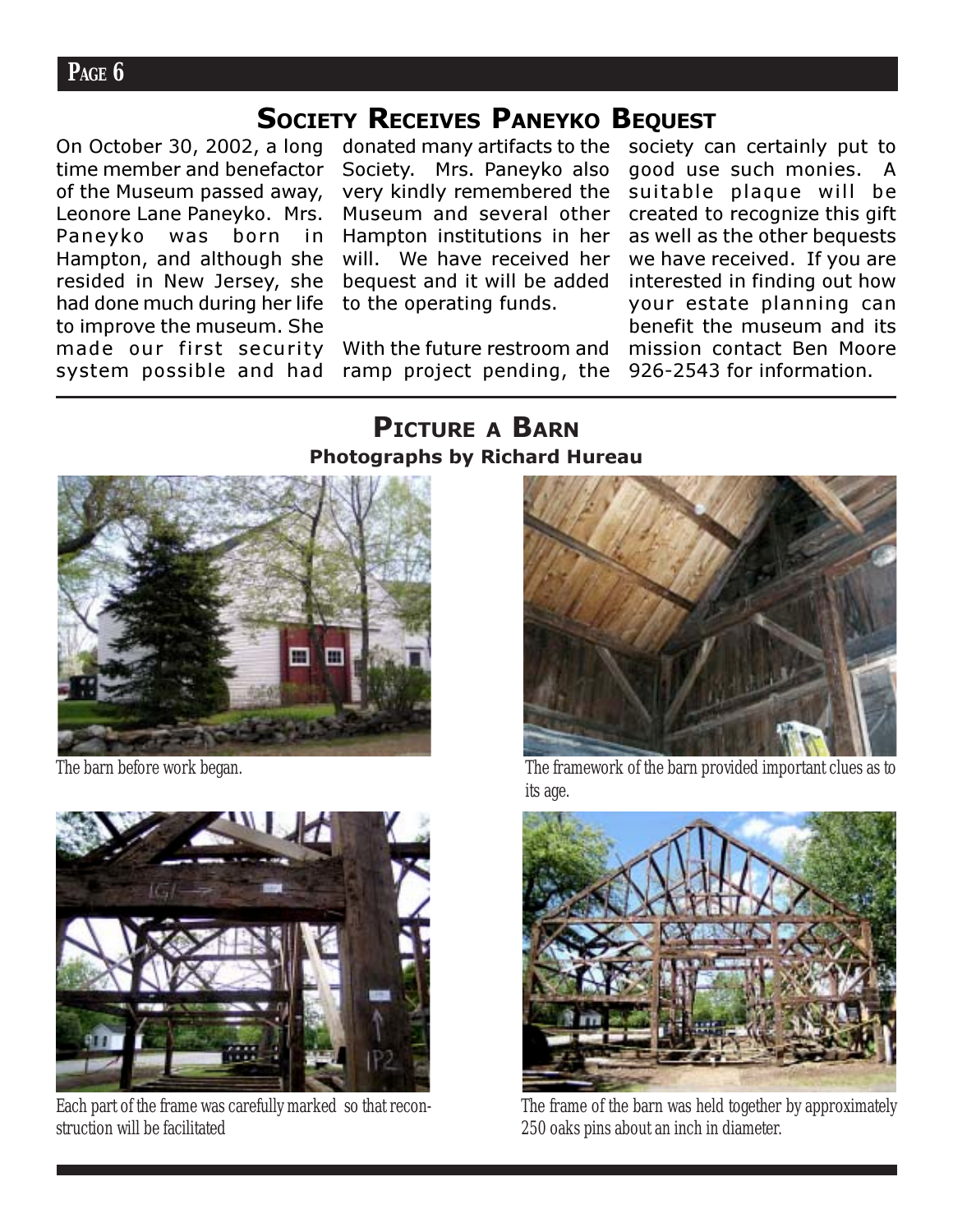



Icabod lifts the ridgepole from the frame. Chet Riley (on ladder)directed the barn's safe dismantling.

The Historical Society has reached an agreement with the new owners of the former Sanders & McDermott office building (Widow Leavitt house on Lafayette Road) to save from demolition the 38 foot by 36 foot barn on that site. The barn was built circa 1800 and is an excellent example of a small in-town barn. We will be raising funds for its raising on the Society property and hope to be able to do so in 2005.

Members and the community are encouraged to contribute to the fund to save and rebuild the barn. All donations over \$100.00 will be recognized on a permanent plaque in the barn. Our rough estimate of the cost to erect the barn is \$60,000. Four levels of recognition will be available.

We are very excited about this project: it will save and reuse an historic structure from Hampton's past; it will be used as the home of our Farm Museum; and we will doubtless find many other uses for it in the future. We would appreciate your financial support in this undertaking.

| Please accept my contribution to the Hampton Historical Society's Barn |
|------------------------------------------------------------------------|
| Raising fund. I understand that my contribution is tax deductible for  |
| Federal Income Tax purposes.                                           |

I wish to give at the following level: Donor- \$100 and over Supporter- \$250 and over Sponsor- \$500 and over Benefactor- \$1,000 and over Other- \_\_\_\_\_\_\_\_\_\_

| Name:<br>Address:   |        |      |  |
|---------------------|--------|------|--|
| City:<br>Telephone: | State: | ZIP: |  |

 $\Box$  I prefer not to have my name on the plaque in the barn.